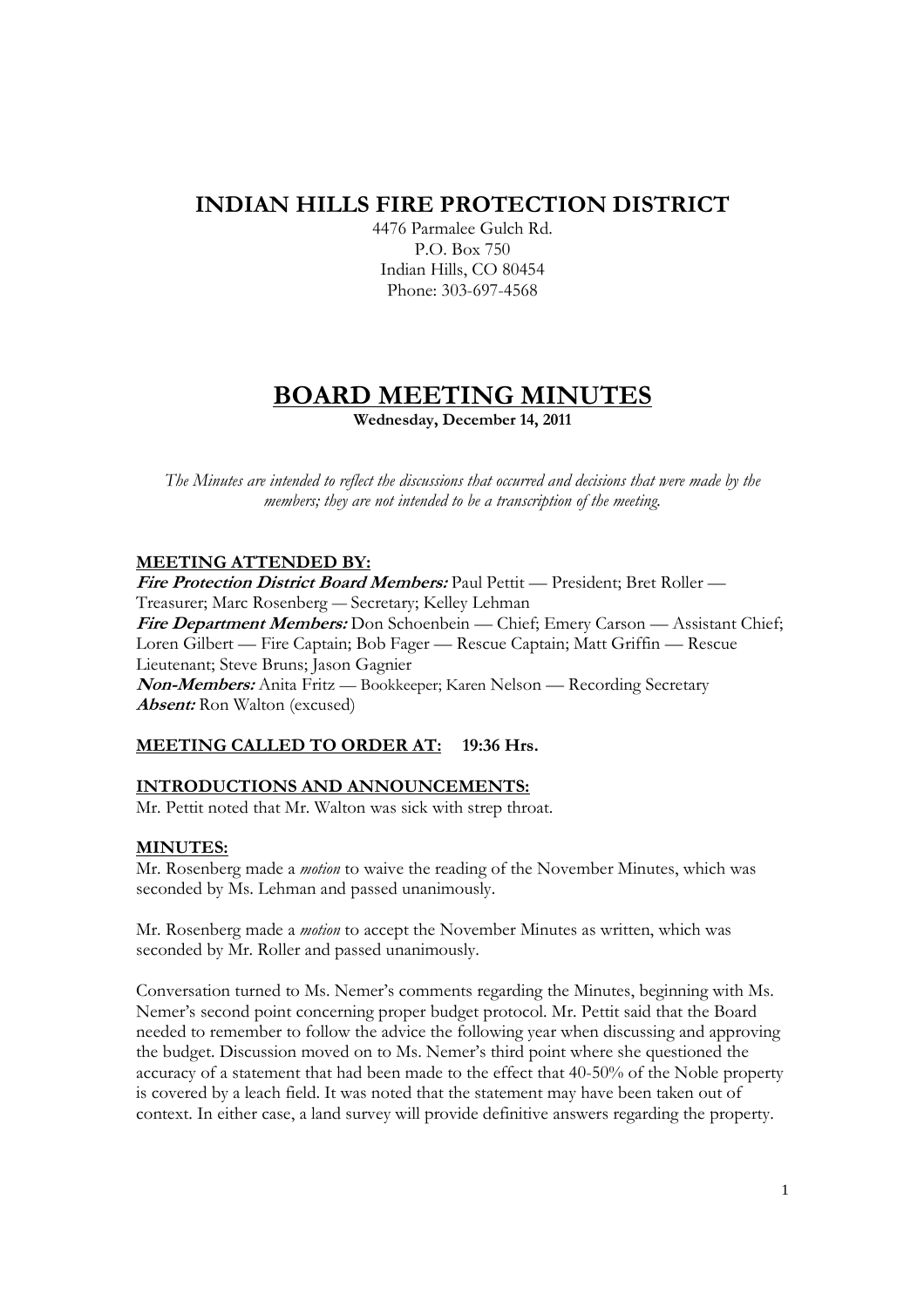Regarding Ms. Nemer's fourth point about information concerning the May election, Mr. Pettit pointed out that Ms. Nemer had been unaware that the Board was expecting information in time for the December meeting. Ms. Nemer addressed the issue of distribution of draft copies of the Minutes in her fifth point. She stated that most Districts provide draft copies of the Minutes to Board members and the Chief only. In addition, she said that Ms. Ford's statement to the effect that two year's worth of Minutes had to be posted on the Department's website was inaccurate. There is no such statute, Ms. Nemer wrote, although she stated that dissemination of the District's annual transparency notice is required. Mr. Pettit said that Ms. Fritz takes care of that requirement.

Finally, regarding Ms. Nemer's comments about the Chief's evaluation (sixth point), Mr. Pettit said that he had talked to Ms. Nemer about getting a performance evaluation template. Mr. Schoenbein spoke up to say that Mr. Pollitt had emailed him reporting that he had not been able to find a human resources professional to refer or a performance template to use.

#### **SPECIAL MEETING MINUTES:**

Mr. Rosenberg made a *motion* to waive the reading of the November Special Meeting Minutes, which was seconded by Ms. Lehman and passed unanimously.

Discussion followed and the following changes were made. Page 2, sixth paragraph, first sentence to read: "Mr. Fager said that he agreed with Mr. Case." Page 9, second paragraph, ninth sentence to read: "Also, a decision had to be made whether to renew the Chief's contract, *which expires at the end of the 2012."* 

Mr. Rosenberg made a *motion* to accept the November Special Meeting Minutes as amended, which was seconded by Ms. Lehman and passed unanimously.

Conversation turned to Ms. Nemer's comments regarding the Special Meeting Minutes, whereby she advised the Board to call an Executive Session whenever discussing financial issues such as an offering price and desired terms. The reason for this, she stated, is that having such information available in a public record may interfere with the District's ability to make the best deal. Mr. Fager asked what part of the discussion should have been in an Executive Session. "The financial part," responded Mr. Pettit.

#### **TREASURER'S REPORT:**

#### **Financial Reports**

Ms. Fritz began by asking if the State matching funds for the pension account had been received yet since the payment was due in three weeks (December 31). "No," answered Mr. Schoenbein. Ms. Fritz requested that she be called when the check arrived. Mr. Roller asked how big the contribution would be. Mr. Schoenbein estimated \$9,000 and reminded that the District had paid some \$15,000 last year to cover what the State had not paid. Ms. Fritz noted that the State matching funds should have been mailed in mid-November. Mr. Schoenbein commented that the check had been late in arriving the previous year as well. Mr. Gilbert advised researching the situation through the Department of Local Affairs (DOLA.)

Discussion moved to the Executive Summary portion of the Financial Reports. Mr. Pettit noted that the ambulance fees (account #4999) looked good. Regarding the Profit Loss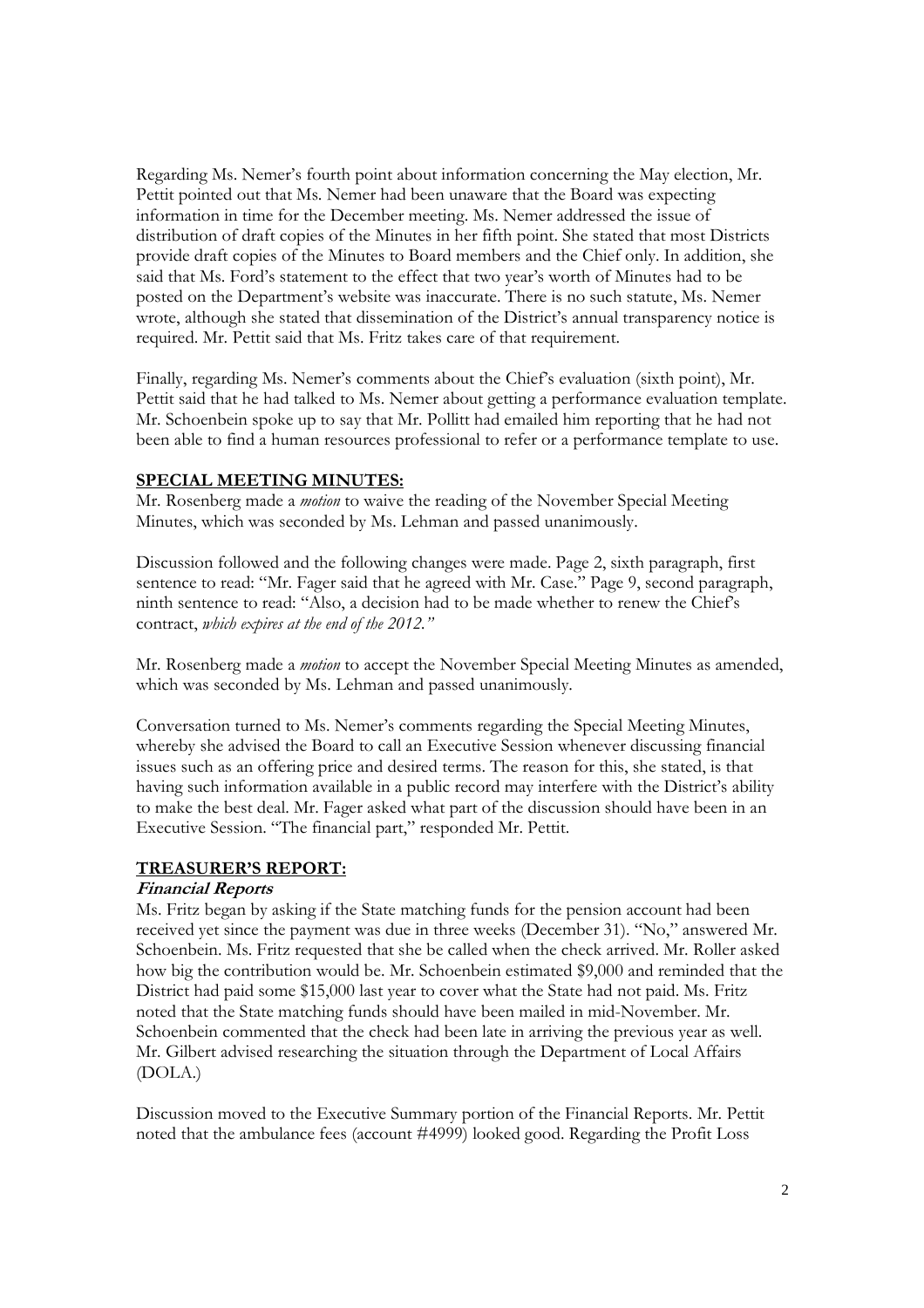Budget Performance spreadsheet, Mr. Pettit said that everything looked to be in line and commented that the District would finish the year under budget. "Yes," responded Ms. Fritz, who added that the fund balance is low, though, because the District had elected to pay off the truck, as reflected at the bottom of the second page of the spreadsheet.

Conversation turned to Checks. Ms. Fritz began by saying that she had voided check #11655 to Cummins Rocky Mountain for \$444.25 for apparatus repair because the invoice had been paid via Mr. Carson's credit card. Mr. Pettit asked about check #11675 to Evergreen Fire/Rescue for \$145.98 for apparatus repairs. Had the sending unit been replaced twice? Mr. Schoenbein explained that it had been replaced and then recalibrated. Mr. Rosenberg further explained that Cummins had to do the work because it required a special computer to do the recalibration. Regarding check #11678 to K2 Design Group for \$91, it was noted that the cost was partially for posting the Board meeting Minutes on the District's website. Mr. Schoenbein added that the Department uses K2's services as needed.

Mr. Pettit moved conversation to Credit Card Purchases. He asked about the multiple charges to Verizon Wireless. Mr. Fager and Mr. Schoenbein explained the details of how the cell phone accounts are set up and reloaded.

Mr. Rosenberg made a *motion* to approve checks #11650-11655, excepting check #11651, and checks #11672-11691, excepting check #11676, plus automatic payments, credit card expenses, and bank fees. The *motion* was seconded by Mr. Roller and passed unanimously.

#### **2012 Budget**

Discussion moved to the proposed 2012 budget. Ms. Fritz drew attention to the final number for the Property Tax Income (account #4000), which is \$252,718, an increase of \$2,700 over what was estimated. Mr. Pettit asked if additional changes had been made to the budget. "On the third page," answered Ms. Fritz. Mr. Rosenberg said that he knew the Board had done a line-by-line review the previous month when he'd been absent.

Mr. Carson called attention to account #6325 (Mechanic Expense), which has a \$0 allocation. Ms. Fritz said it didn't matter because the money could be shuffled within the Apparatus Expenses account (#6300).

Ms. Fritz said that the net income amount at the bottom of the second page had been changed to 17,145 because of the potential Noble property purchase, as outlined on the following page. Mr. Roller explained that since Ms. Nemer had been authorized by the Board to make a purchase offer for the Noble property, the costs for such had been added to the budget, in addition to an estimated cost for purchasing and building a substation near Hwy. 285. As such, the annual ongoing costs for these two projects were estimated at \$27,050 for the Noble property and \$1,950 for the substation, dropping the net income to \$17,145.

Discussion followed whether the costs for the current station and the Noble property should be lumped together or broken out as separate line items. Mr. Roller expressed that he thought the costs should be broken out and tracked independently on separate spreadsheets. Further conversation followed about the benefits of tracking expenses separately. Ms. Fritz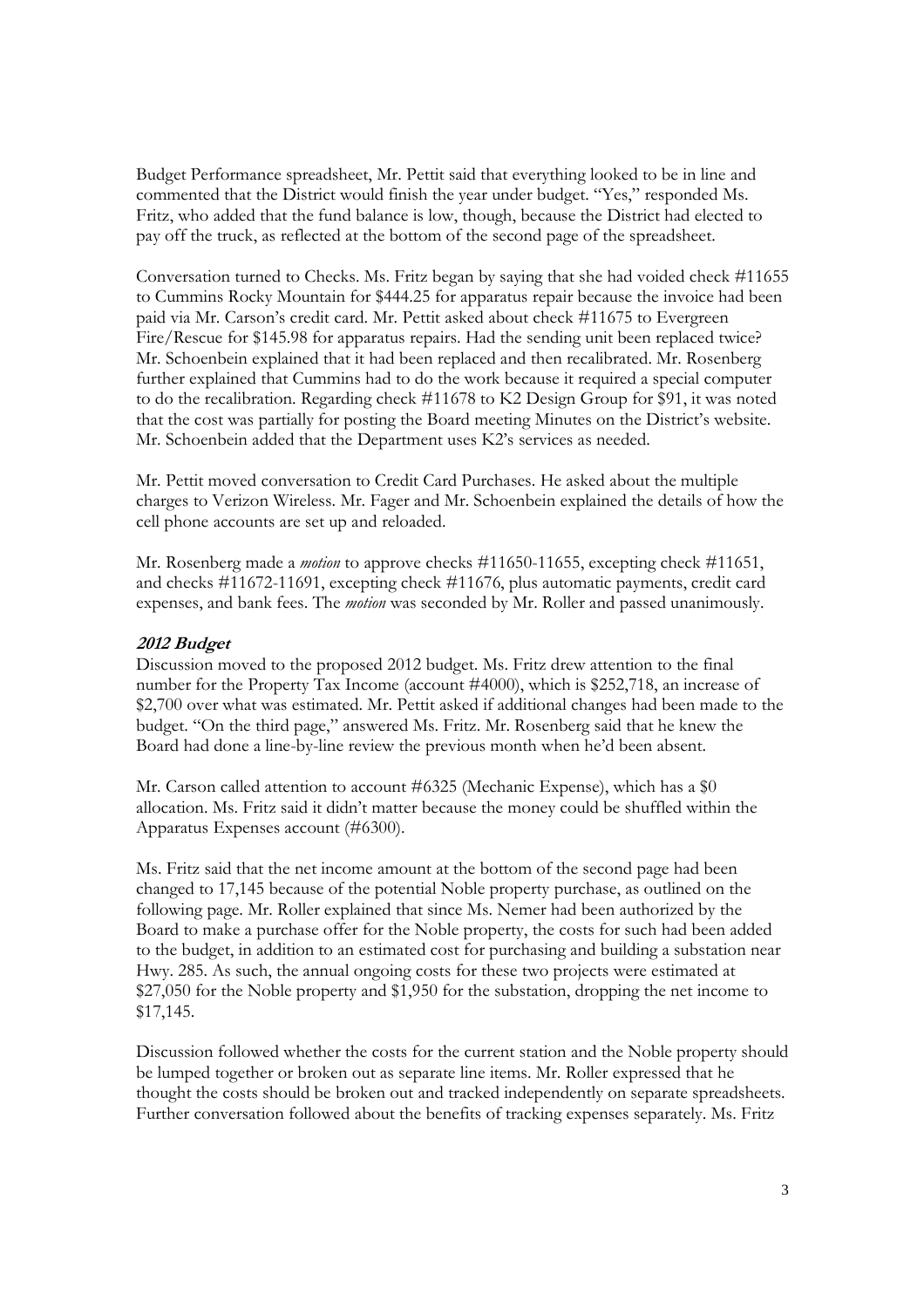said that she could do one line item for now but break out the accounts later. Mr. Roller advised separating the accounts from the start. After discussion, Mr. Pettit agreed.

Ms. Fritz then asked if the expenses for the two projects looked okay. She was told "yes." Mr. Roller explained how the budget committee had arrived at the \$5,000 figure for repairs of the Noble property by assuming that the District would paint and fix broken items but leave bigger expenses for the future.

Ms. Fritz gave Mr. Pettit the Indian Hills Fire Protection District Budget Message document, noting that the attorney fills in the blank dollar amounts. Mr. Pettit proceeded to read the document as well as the Resolution to Adopt Budget.

Mr. Pettit made a *motion* to approve the Resolution to Adopt Budget #12/11-1. Mr. Roller seconded the motion, which passed unanimously.

Mr. Pettit read the Resolution to Set Mill Levies.

Mr. Pettit made a *motion* to approve the Resolution to Set Mill Levies #12/11-2. Mr. Rosenberg seconded the motion, which passed unanimously.

Mr. Pettit read the Resolution to Appropriate Sums of Money.

Mr. Pettit made a *motion* to approve the Resolution to Appropriate Sums of Money #12/11- 3. Ms. Lehman seconded the motion, which passed unanimously.

Mr. Pettit read the Letter of Budget Transmittal as well as the Certification of Tax Levies for Non-School Government. It was decided that no motions were needed for these documents.

#### **DEPARTMENT/OFFICERS' REPORTS:**

**Fire Marshal — Randy Rudloff**  Not present; no report submitted.

#### **Chief's Report — Don Schoenbein**

A report was submitted and various items were discussed. Conversation began with item #1 regarding Sit-n-Bull's compliance with outstanding violations. Mr. Schoenbein said that the business had paid its fines and now had the necessary and correct permits. Mr. Rudloff would continue monitoring the business, Mr. Schoenbein stated.

Discussion turned to item #2 regarding the property at 5411 Parmalee Gulch Rd. as a possible site for a substation. Mr. Schoenbein shared that he had visited with one of the property owners for an hour earlier that day. In the past, apparently, District representatives had threatened the land owner with eminent domain. Mr. Schoenbein said that at the conclusion of his conversation with the land owner the attitude had changed to "let's see what we can do." The owner might consider selling the property, Mr. Schoenbein continued, noting that it had sold for \$16,000 in 1996-1997. A long-term lease for a section of the property would be another option, he said. The owner had wanted to put up some storage sheds.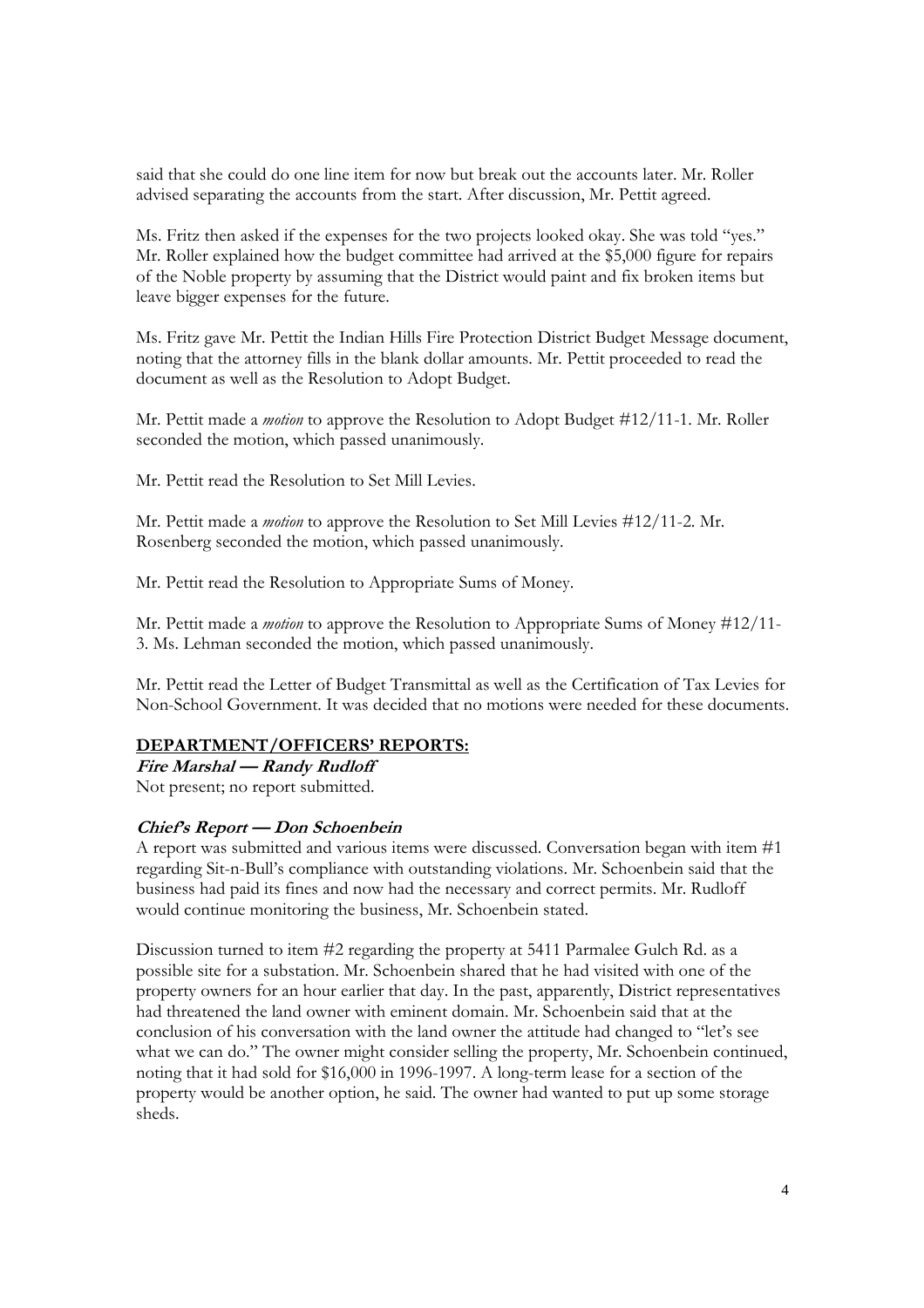Mr. Carson interjected that part of the property lies in a flood plain. Mr. Roller advised that the District make an offer and include a clause that would give the current owner lifetime use of the property as long as it doesn't interfere with fire department operations. Mr. Carson said that there were other considerations. The property is zoned M3. The County would have to approve the purchase and change the zoning, he explained. Mr. Pettit expressed that the County almost never denies a zoning change. There would have to be a public hearing, said Mr. Gilbert. Mr. Roller explained the process, since he had been through it before.

Mr. Pettit said that he agreed with Mr. Roller's idea to make an offer. Mr. Pettit then asked whether the zoning issue should be addressed before or after a purchase. "After," answered both Mr. Schoenbein and Mr. Roller. Mr. Schoenbein said that the husband of the woman he had talked with wasn't aware of the conversation yet. It was agreed that he would call Mr. Schoenbein before the end of the week. Mr. Pettit advised again to make an offer. Mr. Schoenbein reminded about Ms. Nemer's advice to call an Executive Session if financial matters were to be discussed. Mr. Roller agreed with the idea of moving forward with an offer.

Ms. Lehman asked about the advantages of the site. It was explained that there is very little land available for a substation in the area of Hwy. 285. The problem is finding property, added Mr. Schoenbein. Ms. Lehman asked who owned the helipad. Mr. Schoenbein explained that the helipad was on church property. Mr. Pettit expressed that if the District couldn't find a location for a two-bay substation, it would have a hard time housing all of the apparatus.

Conversation moved to item #3 regarding a request that had been received from a community member to have his son work a shift at the station. The Chief explained that he had turned down the request because the Department is not set up to handle such requests and a member of the family has been indicted for fire-related crimes in the District.

Moving on to item #4, Mr. Schoenbein stated that the Boots had offered to help with advertising and promoting the next Board election. Mr. Pettit said that he would have a list of dates pertaining to the election at the next month's meeting.

Mr. Schoenbein noted that ambulance revenues were detailed on an attachment (item #5) and then moved conversation to item #6 regarding a District mechanic. He explained that he and Mr. Carson had interviewed a candidate and made him an offer. The purpose of hiring the mechanic would be to replace much of what Evergreen is doing. Mr. Schoenbein said that the candidate has extensive experience as a heavy-equipment mechanic and had done work on Cummins.

Mr. Schoenbein concluded his report by summarizing the calls for the month, which totaled seven (item #7).

#### **Assistant Chief's Report — Emery Carson**

A report was submitted and various items were discussed. Mr. Carson began by stating that a new oil pressure gauge had been installed and recalibrated in apparatus 341 (item #1). Moving on to item #4, Mr. Carson reiterated that he and Mr. Schoenbein were looking to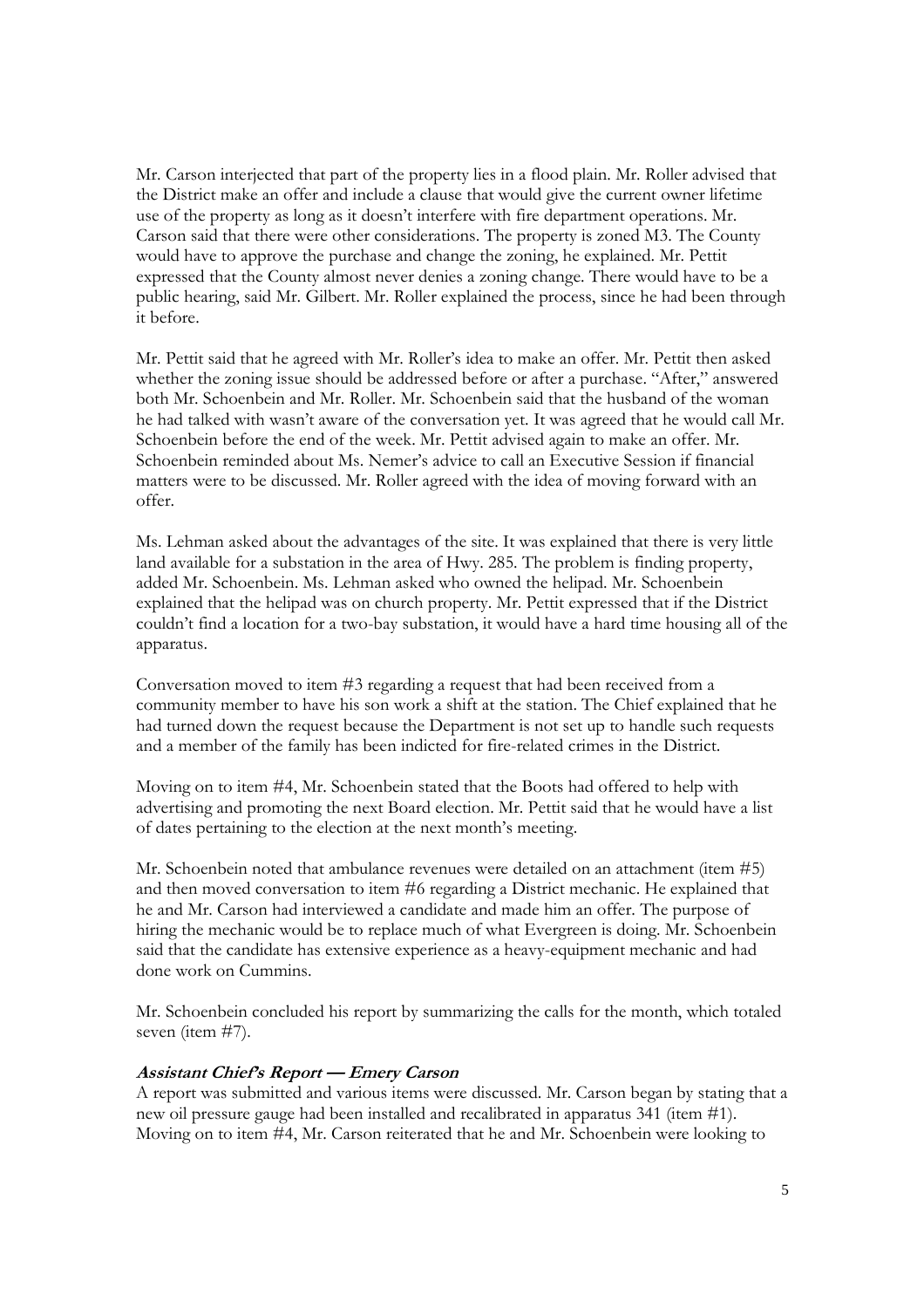hire a mechanic. When discussing it with Department members who had been doing the work, one had expressed burnout and two were on the fence. Only one, Mr. Case, objected to the decision and had sent an email to that effect, Mr. Carson said.

Mr. Griffin, one of the volunteers who had been doing some of the apparatus maintenance work, spoke up to say that as long as the new mechanic does a good job, he is okay with the decision. Mr. Pettit recalled that Mr. Stelter, the previous mechanic, had been asked at times to do work he didn't feel comfortable with. Mr. Gagnier suggested a 90-day contract to hire. Mr. Schoenbein shared that he envisioned the position requiring only 5-10 hours per week. If it works out, great; if the candidate doesn't provide the expected quality, he won't be retained, Mr. Schoenbein said. Mr. Bruns, another volunteer doing apparatus maintenance work, interjected that his opinion echoed Mr. Griffin's as far as hiring a mechanic.

Mr. Roller advised that an understanding was needed of what the District mechanic would be doing vs. what a profession would handle. And a job description was needed, he continued. Mr. Schoenbein answered that he had already created a job description. Mr. Fager asked what duties the candidate was not comfortable with. "The computer," answered Mr. Schoenbein. Mr. Gilbert suggested that job qualifications, duties, and evaluation criteria should all be documented. Mr. Pettit agreed that such information was needed. He said that a mechanic would be appropriate for routine work. Major work could still go to Evergreen, Cummins, or another appropriate business.

Ms. Lehman asked if there was a maintenance protocol in place. Ms. Nelson explained that there are forms to use. After completion, she enters the information into the computer and files the paper forms for reference. Mr. Fager asked about cost savings of hiring a mechanic. Mr. Schoenbein said that the District would save money on oil changes. Discussion followed on whether the maintenance duties should be kept in-house. Mr. Griffin estimated that he spent 1-2 hours a week on such duties. Mr. Pettit asked for a list of what the volunteers do vs. what the new mechanic would do. He agreed that the District would save money on the oil changes.

Mr. Roller suggested that rotating members through the truck maintenance duties might eliminate the need for a mechanic. Mr. Gilbert responded that some members were burned out on station duties as it is without adding more responsibilities. Mr. Roller asked Mr. Gilbert and Mr. Bruns if there was opposition to bringing in a mechanic. Mr. Griffin responded that the previous mechanic had not been very good. Mr. Roller stated that his opinion was that hiring a mechanic is a good idea. The volunteers who are doing the work now may not always be with the Department, he said. The expectations for the position need to be determined upfront, though, he added.

Mr. Griffin explained that there is a checkoff sheet that is currently used for routine apparatus run-throughs. Mr. Case replaces lights and little things that break. Outside of that, apparatus are sent out for repairs, Mr. Griffin said. Mr. Gilbert expressed that the District hasn't historically had members who are dedicated to doing apparatus maintenance work. It's a golden moment right now, he said. Even with station duty, half of the volunteers do most of the work, Mr. Carson said. The point is, Mr. Gilbert interjected, some members are willing. But is it fair? Mr. Bruns expressed that he was more than happy to do the maintenance and more than happy to pass it off. Mr. Roller said that ultimately it was the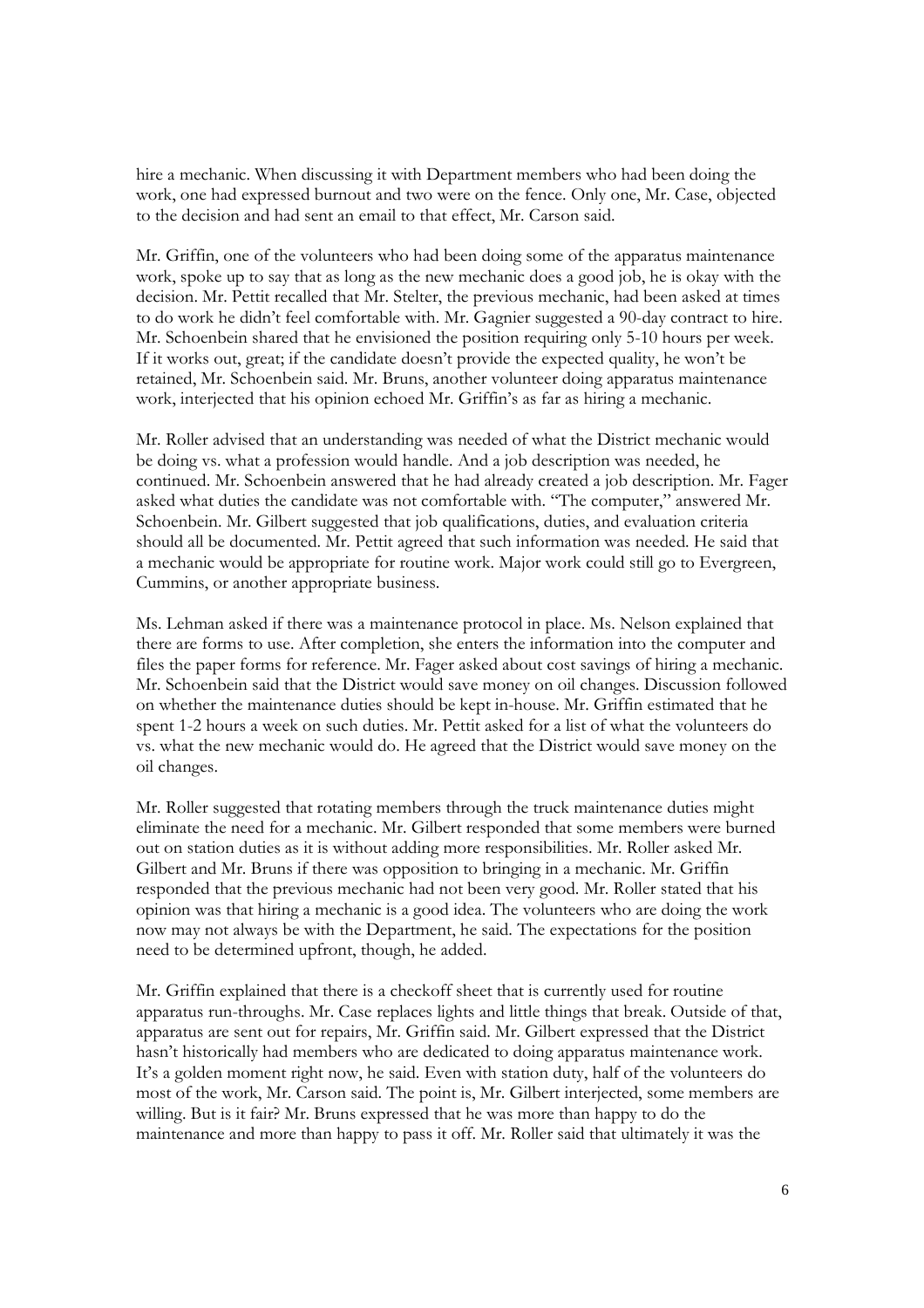Chief's decision. The discussion was beating a dead horse at this point. Mr. Rosenberg said that if there were concerns regarding the mechanic's work, they should be brought up. Mr. Griffin expressed that he wanted the mechanic to be held accountable. There were multiple chiefs in the past, Mr. Roller pointed out. Now that there was a paid chief, the mechanic could be held accountable.

Ms. Fritz asked if an hourly rate needed to be approved. Mr. Roller asked if an offer had been made yet. "No," responded Mr. Carson, who stated that the rate would be \$20 per hour. Costs were estimated at \$5,200 per year.

#### **Fire Captain's Report — Loren Gilbert**

Present; no report submitted.

#### **Rescue Captain's Report — Bob Fager**

Present; no report submitted.

#### **OLD BUSINESS:**

#### **Noble Property**

Mr. Pettit stated that he had heard back from Ms. Nemer. He had given Mr. Kerby's number to Ms. Nemer and vice-versa. Mr. Roller advised following up as the property had a shelf life.

#### **Communications System**

Mr. Pettit said that a list of frequencies had been submitted to APCO. If clear, the FCC was the next step. The IGA was in process, Mr. Pettit continued. The information had been submitted to Jefferson County as well as Arapahoe County since a hole for the tower base was needed at Smokey Hill. Mr. Pettit shared that he had talked to Mr. Hall about splitting the antenna and how it might affect Inter-Canyon since it will decrease that district's service. The Yagi antenna is on order.

Mr. Carson said that he had gotten on Mr. Hall. Mr. Pettit admitted that Mr. Hall was not good about calling back. Mr. Fager asked if the Board could get someone else to work with. The radio system needs to be fixed, he emphasized. Mr. Pettit stated that Mr. Grazi didn't think the functionality of the omni-directional antenna could be increased. A two-directional antenna is needed. But Inter-Canyon doesn't want a two-directional antenna and since the Districts are sharing a system . . . Mr. Fager noted that Indian Hills is essentially paying for Inter-Canyon to have coverage at its own expense. Mr. Pettit proceeded to explain the problems of working with Mr. Hall.

Mr. Roller proposed that Mr. Carson could take over since the project has to get done. Or he himself could call Mr. Hall since he has a good rapport with him. Mr. Roller asked if a repeater positioned on the hose tower would help with communications in the District. "Yes," answered Mr. Schoenbein, stating that a portable one could be installed. There must be other options, he added. Mr. Roller asked Mr. Schoenbein if he knew about radio systems. "No," responded Mr. Schoenbein. He said that everyone seemed to be counting on Smokey Hill to be a panacea. But would it? Mr. Pettit answered that he believed so. Further discussion followed about various options for improving the communications system.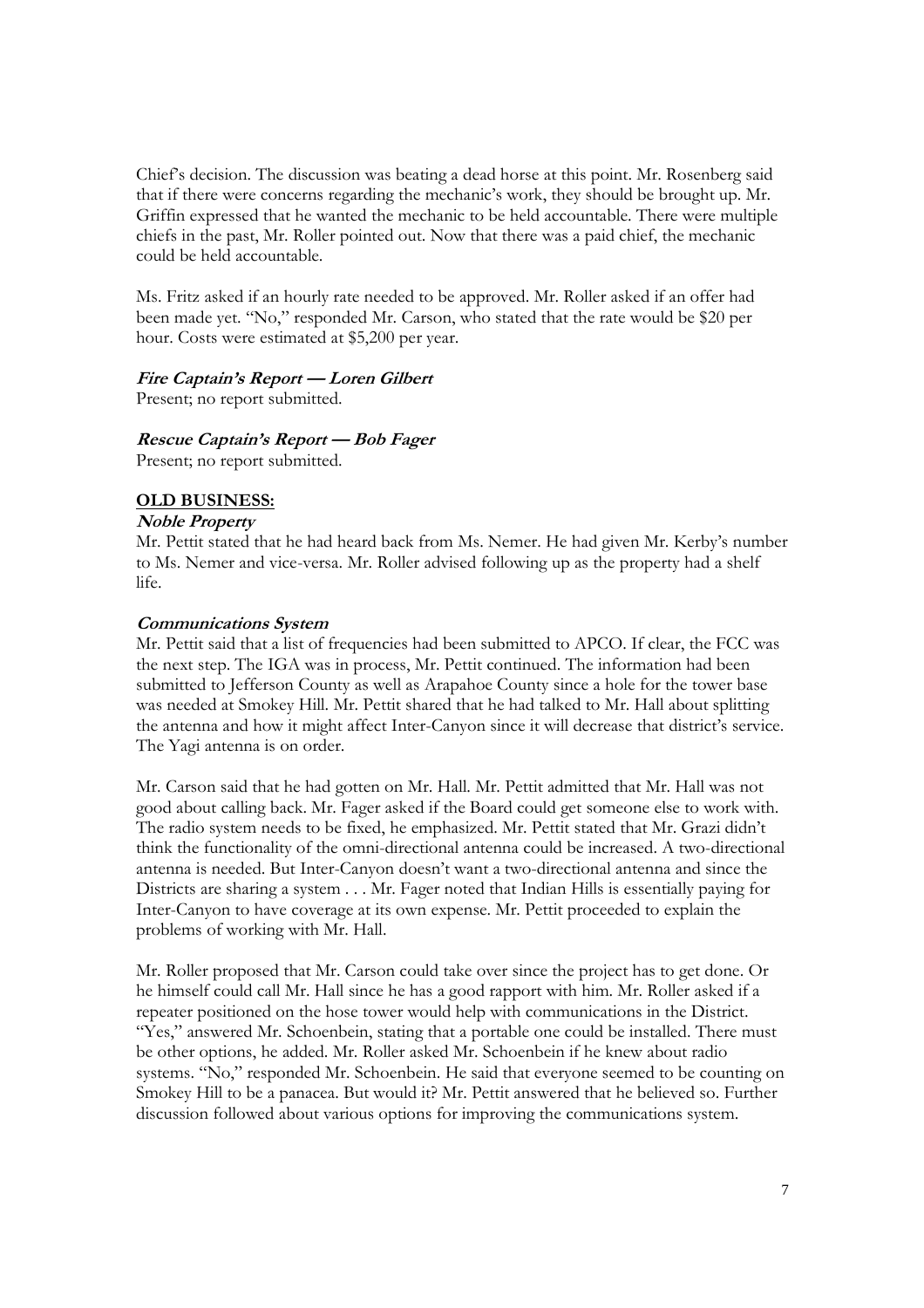Mr. Roller expressed that there had to be a decent radio vendor that the District could work with. Mr. Carson said that he would talk to Mr. Hall the following day. Mr. Schoenbein suggested going back to a voting system. Mr. Pettit said that the District has a voting system. If it were simulcast . . . Mr. Rosenberg advised giving Mr. Hall two weeks. Mr. Roller suggested threatening suit, citing that Mr. Hall had said that the system would work. It has to be fixed, Mr. Roller continued, claiming that the issue was "ridiculous" at this point.

Mr. Pettit reiterated that Mr. Carson would talk to Mr. Hall. At the same time, Mr. Pettit said that he would take care of the link from Mt. Lindo to a repeater at the station. Mr. Roller proposed getting the problem fixed before Christmas. Mr. Gilbert admitted that a cellular push-to-talk system would be better than what's currently in place. Mr. Roller said that it was time to be drastic. Mr. Pettit said that he still thought that the Smokey Hill site would solve the problem. Mr. Roller asked what the steps were to getting Smokey Hill up and running. Mr. Pettit proceeded to explain the process and said that he could contact Mr. Reynolds. Mr. Rosenberg suggested getting a timeline in writing.

Mr. Pettit said that it wasn't that simple. Part of the process required some 100,000 frequencies be looked at. Mr. Roller said that he thought that should be a five-minute process with computers these days. He admitted that he didn't know about radios, but said that he knew how to get things done. Mr. Roller was told again that the process was not that simple. Mr. Schoenbein asked if the equipment at Mt. Falcon worked. "No," answered Mr. Carson, adding that the District should get its equipment off the property.

Mr. Pettit asked Mr. Fager if coverage is better in vehicles or on portables. Mr. Fager said coverage was better in vehicles. Mr. Gilbert interjected that there was still static and bleeding through, though.

#### **NEW BUSINESS:**

#### **Chief Evaluation Process**

Mr. Roller stated that Mr. Walton was supposed to be the point of contact. Mr. Pollitt had made no progress, Mr. Roller added. Ms. Nemer would be sending some documents. There was a short window of time. Mr. Roller said that he'd call Mr. Walton.

#### **Department Employee Handbook**

Mr. Gilbert shared that the last document had been produced in 2005. He expressed that he thought it was a poor document because a lot of compromises had been made because there was dissention in the Department. As such, Mr. Gilbert continued, the current employee handbook is worse than worthless and damaging to the Department. Currently, the Chief has no authority, and every decision has to be reviewed by the Department, he explained. The document had been adopted by the Board verbally when the Department was merged with the District.

Mr. Gilbert continued by saying that the by-laws of the nonprofit had been updated by removing everything related to emergency services. Mr. Fager agreed that new rules were needed. Mr. Gilbert advised starting from scratch. Mr. Roller explained how the merger process had happened and added that the ball had been dropped in terms of updating documentation. Mr. Gilbert admitted that some of the current problems exist because there are not good documents. It's a huge problem, agreed Mr. Fager.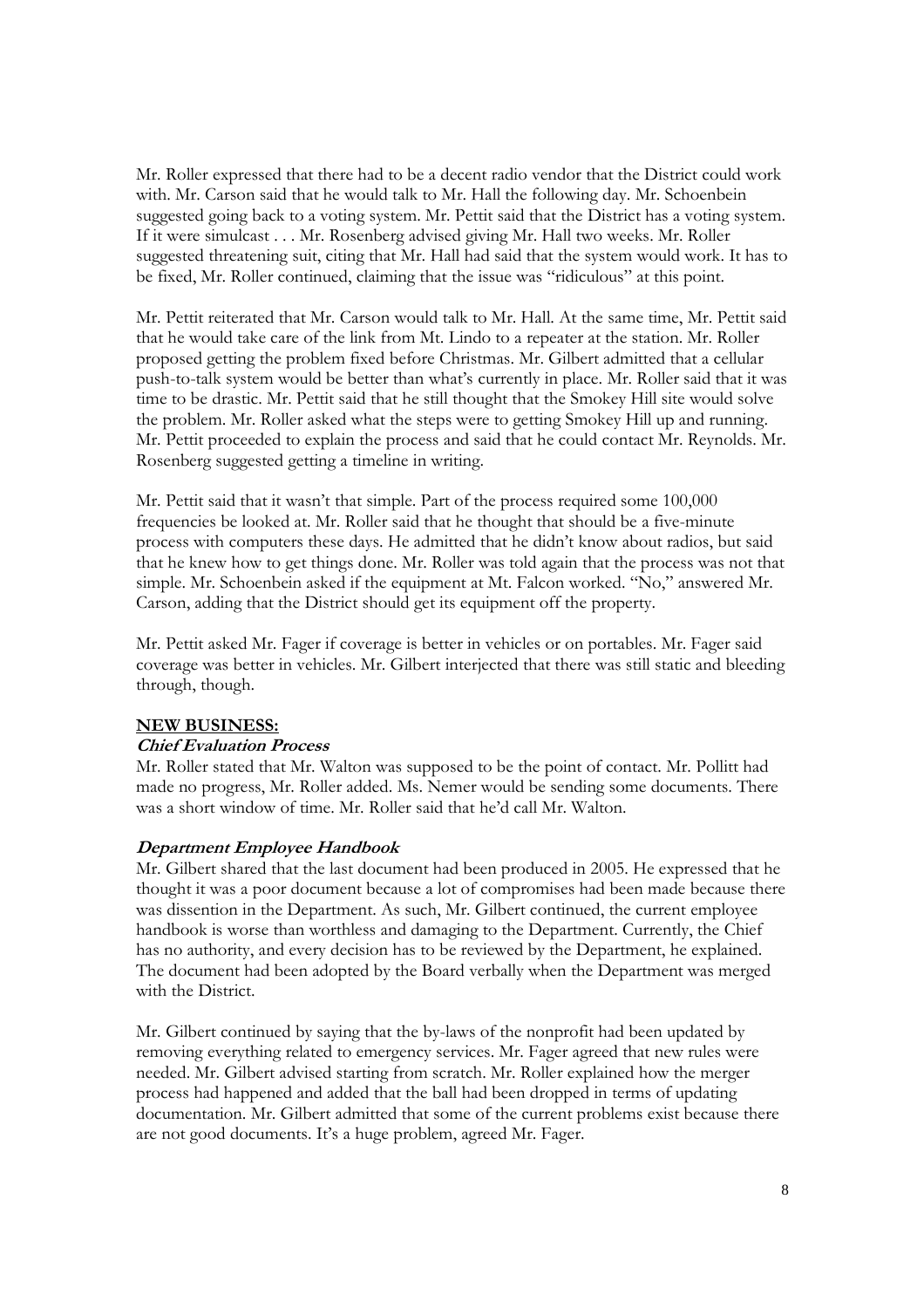Mr. Pettit recalled that Mr. Dawson had been in charge of the documents and then passed them on to Mr. Westerlage. Changes had been made, but they were never adopted. Mr. Pettit said that he had reviewed documents from Golden Gate and Alpine Rescue. In addition, there was a District management guide available, he shared. Mr. Griffin suggested scrapping the current document and rewriting it. Mr. Gilbert and Mr. Roller agreed. Mr. Pettit said that there were some good templates available to work from.

Mr. Schoenbein pointed out that by-laws are different than the employee handbook. An employee handbook is operational in nature. Mr. Gilbert agreed that separate by-laws were needed. Discussion followed about the corporate structure and how the documents play a role. Mr. Gilbert said that the by-laws should function like an overall human resources manual for the business while the employee manual should include any policies below the level of the Board that don't violate the by-laws.

Mr. Pettit shared that Ms. Nemer had said that the current documents were not sufficient. He asked Mr. Gilbert if he would contact Ms. Nemer. Mr. Roller advised getting advice from Ms. Nemer on what is needed. Mr. Gilbert said that he would contact Ms. Nemer, although he admitted that he wasn't sure a lawyer was the best person to contact for such advice. Contacting other departments was suggested. But it was noted that their documents may not be correct. Mr. Tenney with the Special District Association was cited as a contact.

### **Additional Checks**

Ms. Fritz said that she had additional checks to write and listed the following:

- Check #11686 to Brittany Salter for \$100
- Check #11687 to the Colorado Division of Fire Safety for \$20
- Check #11688 to Day Plumbing & Heating for \$1,922.75

Brief discussion followed about the replacement of the heater in the office.

- Check #11689 to Dina Arnott for \$422.79 for awards banquet reimbursement
- Check #11690 to EDS for \$70.87
- Check #11691 to Mike Fassula for \$87.66 for meals during a wildland training seminar
- Check #11692 to Foothills Auto & Truck Parts for \$56.95

Mr. Fager pointed out that check #11681 to Neve's Uniforms & Equipment for \$1,690.18 should be coded to Personal Protection Equipment (account #6015)

#### **EXECUTIVE SESSION:**

Mr. Pettit made a *motion* to call an Executive Session per CRS 24-6-402-4A to discuss a possible purchase acquisition. Mr. Rosenberg seconded the motion, which passed unanimously. Mr. Pettit called the Executive Session at 21:53. All meeting attendees left the room except for Board members and Ms. Nelson. Recording commenced using the District's recorder.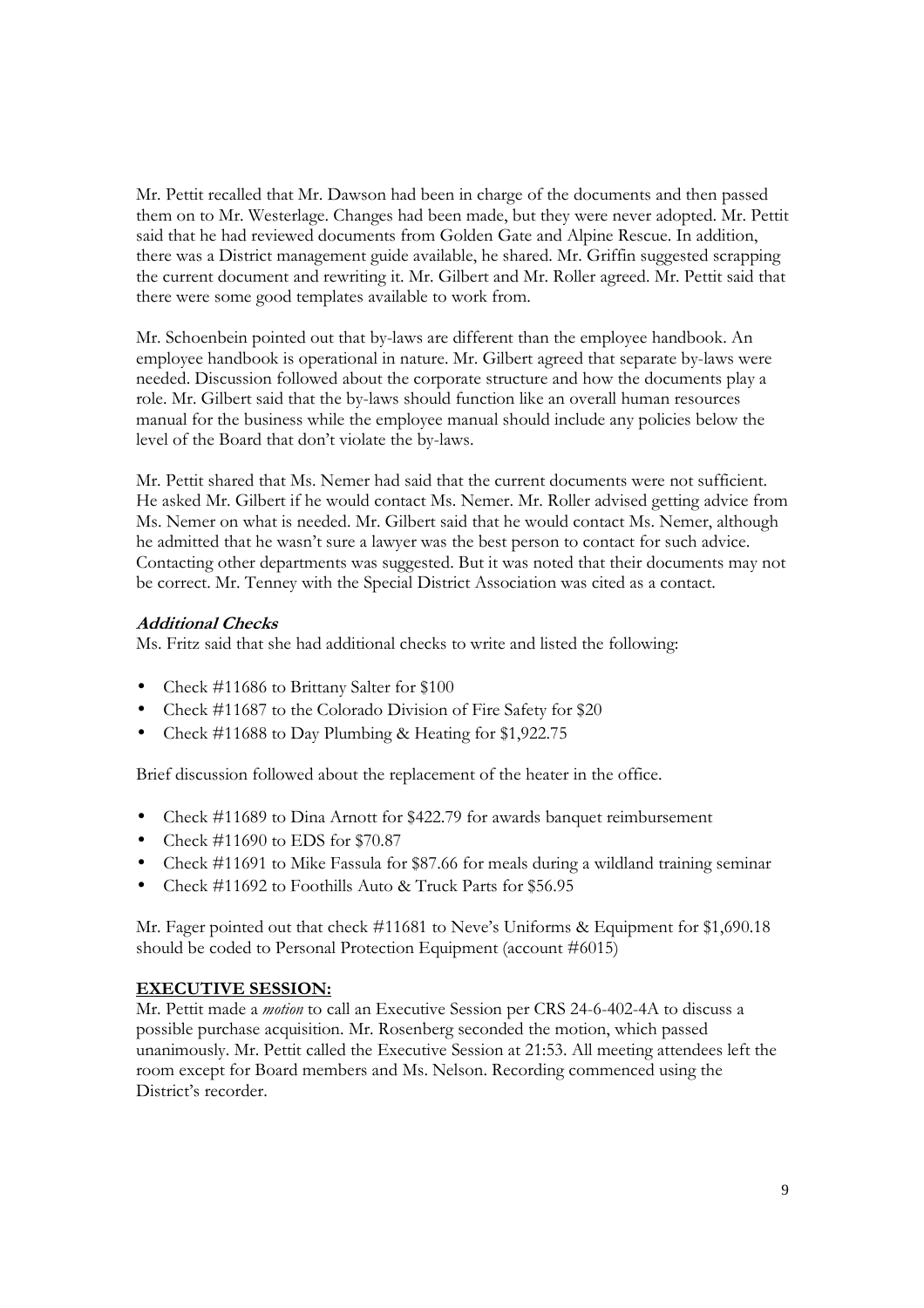Mr. Rosenberg made a *motion* to adjourn the Executive Session at 22:10. Ms. Lehman seconded the motion, which passed unanimously.

#### **REGULAR MEETING RECONVENED:**

Mr. Pettit called the regular meeting back to order at 22:11.

Mr. Roller made a *motion* to assess the feasibility and availability of the property at 5411 Parmalee Gulch Rd. as a possible location for a District substation including, but not limited to, lot size and taxes and to move forward with the Chief toward a possible purchase decision. Ms. Lehman seconded the motion, which passed unanimously.

#### **MEETING ADJOURNED AT: 22:12**

There being no more business to discuss, Mr. Rosenberg made a *motion* to adjourn the meeting, which was seconded by Mr. Roller and passed unanimously.

*President:* 

*Secretary:* 

#### **MOTIONS MADE AND PASSED:**

- To waive the reading of the November Minutes. *Motion made by Mr. Rosenberg; seconded by Ms. Lehman; unanimous.*
- To accept the November Minutes as written. *Motion made by Mr. Rosenberg; seconded by Mr. Roller; unanimous.*
- To waive the reading of the November Special Meeting Minutes. *Motion made by Mr. Rosenberg; seconded by Ms. Lehman; unanimous.*
- To accept the November Special Meeting Minutes as amended. *Motion made by Mr. Rosenberg; seconded by Ms. Lehman; unanimous.*
- To approve checks  $\#11650-11655$ , excepting check  $\#11651$ , and checks  $\#11672-11691$ , excepting check #11676, plus automatic payments, credit card expenses, and bank fees. *Motion made by Mr. Rosenberg; seconded by Mr. Roller; unanimous.*
- To approve the Resolution to Adopt Budget #12/11-1. *Motion made by Mr. Pettit; seconded by Mr. Roller; unanimous.*
- To approve the Resolution to Set Mill Levies #12/11-2. *Motion made by Mr. Pettit; seconded by Mr. Rosenberg; unanimous.*
- To approve the Resolution to Appropriate Sums of Money #12/11-3. *Motion made by Mr. Pettit; seconded by Ms. Lehman; unanimous.*
- To call an Executive Session per CRS 24-6-402-4A to discuss a possible purchase acquisition. *Motion made by Mr. Pettit; seconded by Mr. Rosenberg; unanimous.*
- To adjourn the Executive Session at 22:10. *Motion made by Mr. Rosenberg; seconded by Ms. Lehman; unanimous.*
- To assess the feasibility and availability of the property at 5411 Parmalee Gulch Rd. as a possible location for a District substation including, but not limited to, lot size and taxes